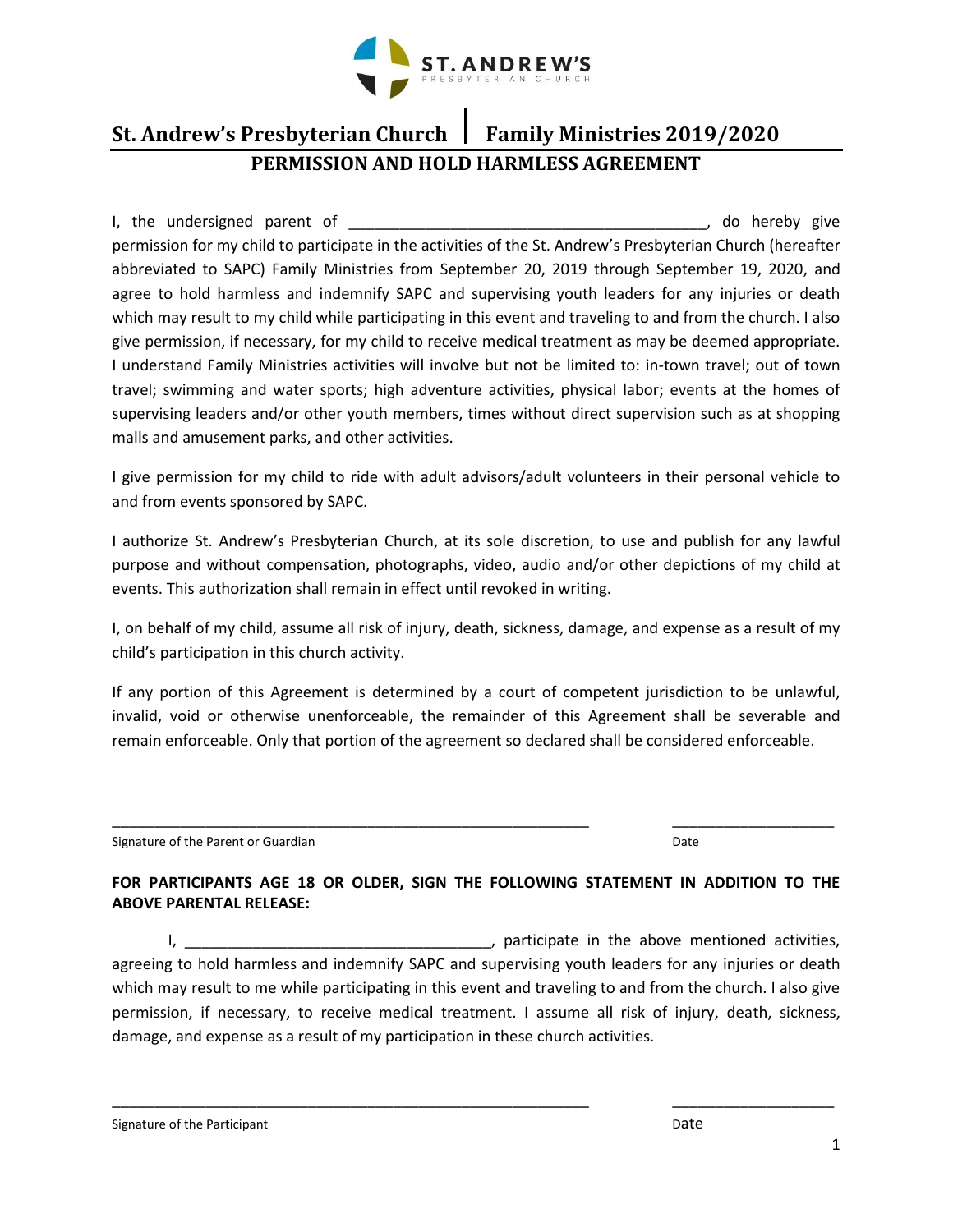### **PARTICIPANT INFORMATION**

| <b>Student Name</b>                                                                                                                                                                                                            | Birthdate   |  |  |
|--------------------------------------------------------------------------------------------------------------------------------------------------------------------------------------------------------------------------------|-------------|--|--|
| School Name                                                                                                                                                                                                                    | Grade       |  |  |
| Home address                                                                                                                                                                                                                   | City/Zip    |  |  |
|                                                                                                                                                                                                                                |             |  |  |
| Cell number                                                                                                                                                                                                                    | Work number |  |  |
| Parental Contact 2: New York Contact 2: New York Contact 2: New York Contact 2: New York Contact 2: New York Contact 2: New York Contact 2: New York Contact 2: New York Contact 2: New York Contact 2: New York Contact 2: Ne |             |  |  |
| Cell number                                                                                                                                                                                                                    | Work number |  |  |
| Parent/Guardian email                                                                                                                                                                                                          |             |  |  |
| Student email                                                                                                                                                                                                                  |             |  |  |
| Alternate Emergency Contact (name and relation)                                                                                                                                                                                | Cell number |  |  |

### **CONSENT TO TREAT**

I, the undersigned, as parent or legal guardian of \_\_\_\_\_\_\_\_\_\_\_\_\_\_\_\_\_\_\_\_\_\_\_\_\_\_\_\_\_\_

do hereby give consent to adult representatives of SAPC Family Ministries to obtain medical care from any licensed physician, hospital, or clinic for the above mentioned participant, for any illness or injury that may arise from participation in any and all SAPC Family Ministries events.

If said youth is covered by any insurance company, please complete the following:

| <b>Insurance Company</b> |                     |
|--------------------------|---------------------|
| Address                  |                     |
| Policy Number            | <b>Group Number</b> |
|                          |                     |

Signature of the Parent or Guardian Date of the Parent or Guardian Date of the Parent or Guardian Date of the Date of the Date of the Date of the Date of the Date of the Date of the Date of the Date of the Date of the Date

\_\_\_\_\_\_\_\_\_\_\_\_\_\_\_\_\_\_\_\_\_\_\_\_\_\_\_\_\_\_\_

Relation to youth